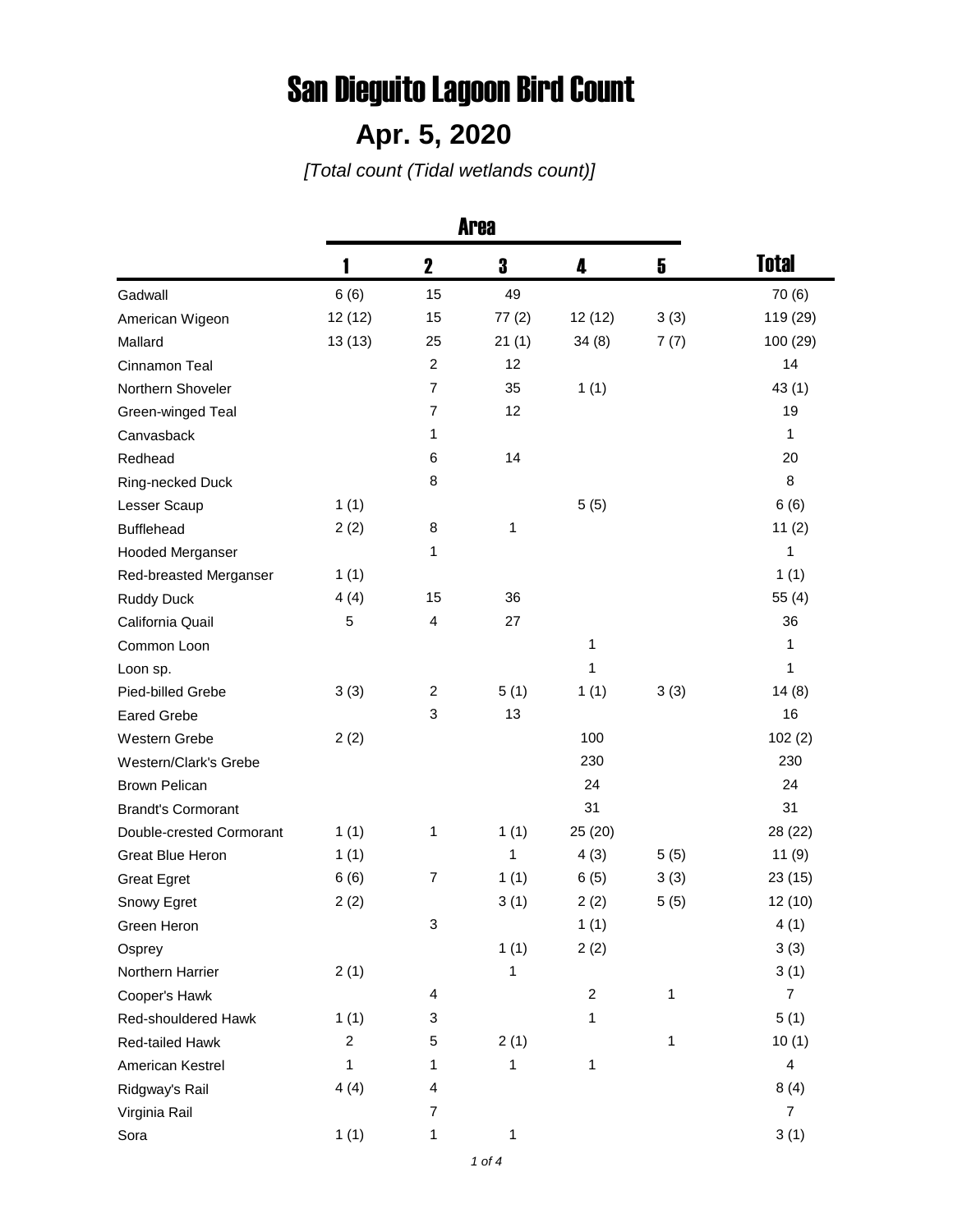|                           |                  | $\mathbf 2$               | 3                       | 4                | 5                | <b>Total</b>     |
|---------------------------|------------------|---------------------------|-------------------------|------------------|------------------|------------------|
| American Coot             | 100 (100)        | 13                        | 211                     | $\boldsymbol{2}$ |                  | 326 (100)        |
| Semipalmated Plover       |                  |                           | 8(8)                    |                  | 30(30)           | 38 (38)          |
| Killdeer                  | 6(6)             | 8                         | 7(6)                    | 5(5)             | 1(1)             | 27 (18)          |
| <b>Black-necked Stilt</b> | 1(1)             | 4                         | 13                      |                  |                  | 18(1)            |
| American Avocet           |                  | $\overline{c}$            | $\boldsymbol{2}$        |                  |                  | 4                |
| Spotted Sandpiper         |                  | $\overline{\mathbf{c}}$   |                         | 1(1)             |                  | 3(1)             |
| <b>Greater Yellowlegs</b> |                  | $\overline{c}$            | 1                       |                  | 1(1)             | 4(1)             |
| Willet                    | 8(8)             |                           | 1(1)                    | 12(8)            |                  | 21(17)           |
| Whimbrel                  | 6(6)             | 13                        | 1(1)                    | 9(7)             | 1(1)             | 30(15)           |
| Long-billed Curlew        | 12 (12)          | $\boldsymbol{2}$          | 2(2)                    | 2(2)             |                  | 18 (16)          |
| <b>Marbled Godwit</b>     |                  |                           | 1(1)                    | 46 (46)          | 1(1)             | 48 (48)          |
| Western Sandpiper         |                  |                           | 10(10)                  |                  | 50 (50)          | 60 (60)          |
| Least Sandpiper           |                  |                           | 8(6)                    |                  |                  | 8(6)             |
| Dowitcher sp.             |                  |                           | 46                      |                  |                  | 46               |
| Wilson's Phalarope        |                  |                           | 1                       |                  |                  | 1                |
| Red-necked Phalarope      |                  | 1                         |                         |                  |                  | 1                |
| Ring-billed Gull          |                  |                           | 22(2)                   |                  |                  | 22(2)            |
| Western Gull              | 10(6)            | 4                         | $\boldsymbol{2}$        | 40 (10)          |                  | 56 (16)          |
| California Gull           |                  | 20                        |                         | 7(1)             |                  | 27(1)            |
| Gull sp.                  | 21(4)            |                           |                         | 15               |                  | 36(4)            |
| Caspian Tern              | 1(1)             |                           |                         |                  |                  | 1(1)             |
| Royal Tern                |                  |                           |                         | $\boldsymbol{2}$ |                  | $\overline{c}$   |
| Tern sp.                  | 1(1)             |                           |                         |                  |                  | 1(1)             |
| Rock Pigeon               | 18               | 3                         |                         | 4(4)             |                  | 25(4)            |
| Eurasian Collared-Dove    | 6                | 22                        |                         | 8                |                  | 36               |
| <b>Mourning Dove</b>      | 5                | 29                        | $\boldsymbol{7}$        | 19(3)            | 11(4)            | 71(7)            |
| Greater Roadrunner        |                  |                           | $\boldsymbol{2}$        |                  |                  | $\overline{c}$   |
| White-throated Swift      | 2(2)             |                           |                         |                  |                  | 2(2)             |
| Anna's Hummingbird        | 13(2)            | 27                        | 7(2)                    | 21(5)            | $\boldsymbol{7}$ | 75 (9)           |
| Allen's Hummingbird       | 1                | 8                         | 6                       |                  | $\,6$            | 21               |
| Hummingbird sp.           |                  | 3                         |                         |                  |                  | 3                |
| Rufous/Allen's sp.        | 5(1)             | 1                         | $\overline{\mathbf{c}}$ | 6                |                  | 14(1)            |
| <b>Belted Kingfisher</b>  | 1(1)             |                           |                         | 2(2)             |                  | 3(3)             |
| Nuttall's Woodpecker      | $\boldsymbol{2}$ | $\,6$                     | $\overline{\mathbf{c}}$ |                  | 1                | 11               |
| Downy Woodpecker          |                  | $\overline{c}$            |                         |                  |                  | $\overline{c}$   |
| Pacific-slope Flycatcher  |                  |                           | 1                       |                  |                  | 1                |
| <b>Black Phoebe</b>       | 1                | 19                        | $\overline{\mathbf{4}}$ | 1(1)             | 1                | 26(1)            |
| Say's Phoebe              | 1                | $\overline{4}$            | $\overline{\mathbf{c}}$ |                  |                  | $\overline{7}$   |
| Cassin's Kingbird         | 2(2)             | 36                        | $\overline{\mathbf{4}}$ | 1(1)             | 7(3)             | 50(6)            |
| Western Kingbird          |                  | $\ensuremath{\mathsf{3}}$ | 12                      |                  |                  | 15               |
| <b>Bell's Vireo</b>       |                  | 6                         | 3                       |                  |                  | $\boldsymbol{9}$ |
|                           | 1                | $\boldsymbol{2}$          |                         |                  |                  | 3                |
| <b>Warbling Vireo</b>     |                  |                           |                         |                  |                  |                  |
| California Scrub-Jay      |                  |                           | 1                       |                  | 5                | 6                |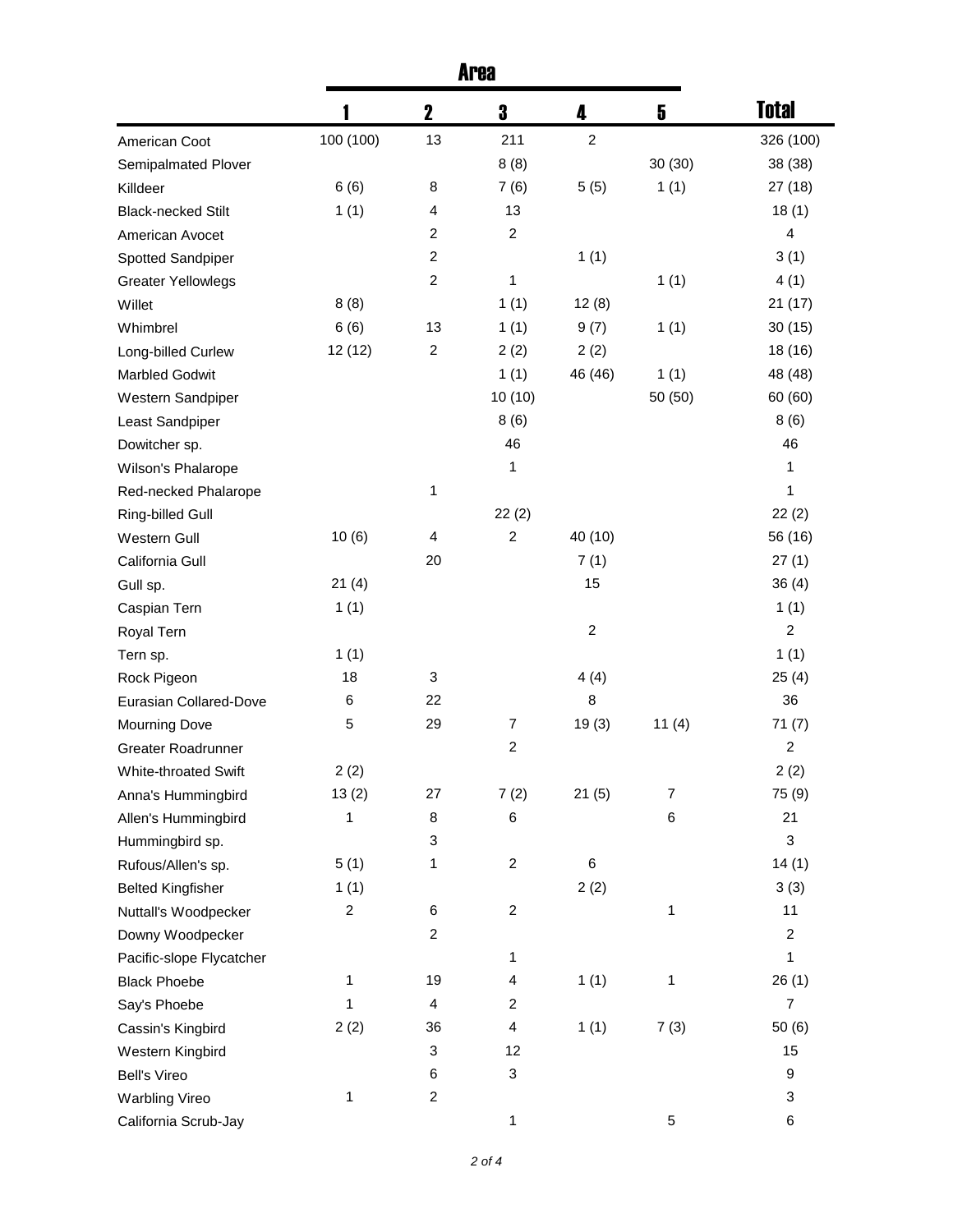|                                    | <b>Area</b>    |                |                |         |                  |                |
|------------------------------------|----------------|----------------|----------------|---------|------------------|----------------|
|                                    |                | $\mathbf 2$    | 3              | 4       | 5                | <b>Total</b>   |
| American Crow                      | 8              | 21             |                | 38(6)   |                  | 67(6)          |
| Common Raven                       | 1              | $\overline{c}$ | 1              |         |                  | 4              |
| <b>Tree Swallow</b>                |                | 36             | 1              |         |                  | 37             |
| Northern Rough-winged Swall        | 8(8)           | 56             | 4              | 1(1)    |                  | 69 (9)         |
| <b>Cliff Swallow</b>               | 20 (20)        | 3              | 45             |         |                  | 68 (20)        |
| <b>Barn Swallow</b>                |                |                | 1              |         |                  | 1              |
| Swallow sp.                        | 110 (100)      | 66             | 30             |         |                  | 206 (100)      |
| <b>Bushtit</b>                     | 2              | 15             | 16             | 17(9)   | 5                | 55 (9)         |
| Bewick's Wren                      | 2              | 4              | 7              | 3       | $\overline{2}$   | 18             |
| House Wren                         | 3              | 9              | 18(2)          | 2       | 6                | 38(2)          |
| Marsh Wren                         | 11(11)         | 27             | 3(1)           |         |                  | 41 (12)        |
| Ruby-crowned Kinglet               |                | 1              |                |         |                  | 1              |
| <b>Blue-gray Gnatcatcher</b>       |                | $\overline{c}$ |                |         |                  | 2              |
| California Gnatcatcher             | 2              | $\overline{2}$ | 12             |         |                  | 16             |
| Western Bluebird                   |                | 10             |                |         |                  | 10             |
| Wrentit                            | $\overline{c}$ | 9              | 13             |         | 4(1)             | 28(1)          |
| Northern Mockingbird               | 10(2)          | 11             | 6(3)           | 2(2)    | 7(3)             | 36 (10)        |
| California Thrasher                | 5(1)           | 1              | 10             |         | 1                | 17(1)          |
| European Starling                  | 14             | 31             |                |         |                  | 45             |
| American Pipit                     |                | 14             | 8              |         |                  | 22             |
| Orange-crowned Warbler             | 4              | 12             | 6              | 6       | 3                | 31             |
| Nashville Warbler                  | 1              | $\mathbf{1}$   |                |         |                  | $\overline{2}$ |
| <b>Yellow Warbler</b>              | 1              |                |                |         |                  | 1              |
| Yellow-rumped Warbler              | 1              | 50             | 4              | 24(4)   | 2                | 81(4)          |
| Audubon's                          | 1              | 50             | 4              | 24(4)   | $\overline{2}$   | 81(4)          |
| <b>Black-throated Gray Warbler</b> | 1              |                |                | 1       |                  | $\overline{c}$ |
| Townsend's Warbler                 |                | 1              |                |         |                  | 1              |
| MacGillivray's Warbler             |                |                |                | 1       |                  | 1              |
| Common Yellowthroat                | 44 (19)        | 42             | 37(6)          | 2(2)    | 4(4)             | 129 (31)       |
| Wilson's Warbler                   | 1              |                | 3              | 1       | 3                | 8              |
| Yellow-breasted Chat               |                |                | 5              |         |                  | 5              |
| Spotted Towhee                     |                | 10             | 14             |         | 6                | 30             |
| California Towhee                  | 17(2)          | 17             | 27             | 11(5)   | 17               | 89(7)          |
| Savannah Sparrow                   |                | 7              |                | 1(1)    |                  | 8(1)           |
| unidentified subsp.                |                | $\overline{7}$ |                |         |                  | $\overline{7}$ |
| Belding's                          |                |                |                | 1(1)    |                  | 1(1)           |
|                                    | 78 (6)         | 83             | 82(7)          | 19(7)   | 5                | 267 (20)       |
| Song Sparrow<br>Lincoln's Sparrow  | 2(2)           | 3              | 1              |         |                  | 6(2)           |
|                                    | 9              | 16             | 9              | 48 (13) | 1                | 83 (13)        |
| White-crowned Sparrow              |                |                | $\overline{c}$ |         | $\boldsymbol{2}$ | 4              |
| Golden-crowned Sparrow             |                | $\overline{c}$ |                |         |                  | $\overline{2}$ |
| Dark-eyed Junco                    |                | $\overline{7}$ |                |         |                  | 8              |
| <b>Black-headed Grosbeak</b>       |                |                | 1              |         |                  |                |
| Red-winged Blackbird               | 17(5)          | 28             | 22             | 65 (21) |                  | 132 (26)       |